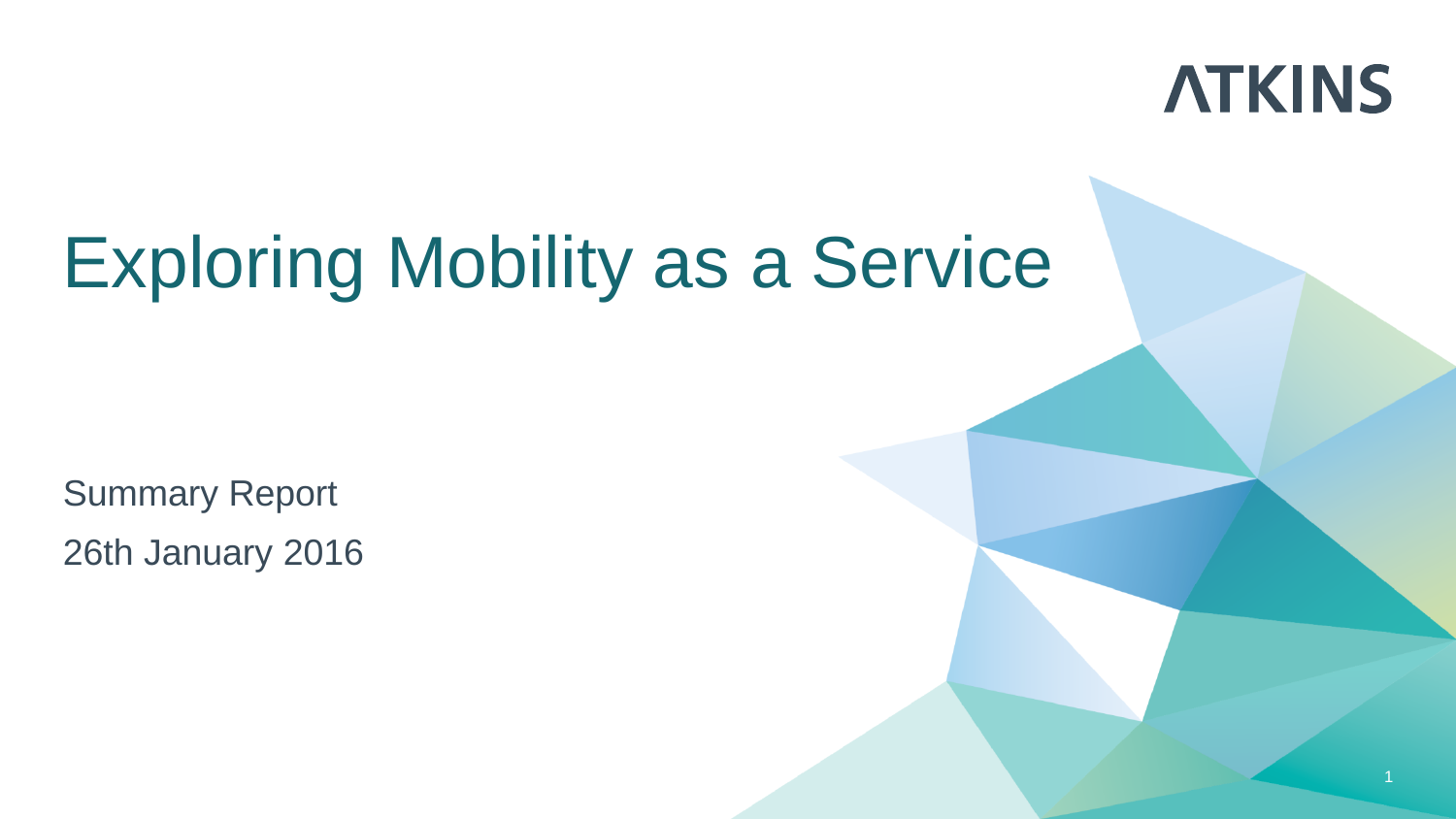The WMITA considers that the challenge of meeting future travel demand will require investment in public transport, active modes, limited highway capacity improvements and fundamentally *smarter use of transport infrastructure using technology and greater integration of transport services*.

Delivering Mobility as a Service (MaaS) can help WMITA achieve their ambitions around this challenge and this report provides a review of the MaaS opportunity and a series of recommendations for how WMITA can deliver MaaS success.

MaaS is a new concept in the transport sector; it provides a new way of approaching how the delivery and consumption of transport (or mobility) is managed. There is a golden opportunity for the WMITA to look to the innovation in 'as a Service' businesses that are successful in other markets and take that innovation and apply it to the challenges that the West Midlands transport sector faces. A successful MaaS system is envisaged to offer a range of economic and social benefits and will support many of the objectives of the West Midlands Strategic Transport Plan.

MaaS relies on the personal computing power of smartphones for data and communication exchange between consumers and suppliers of mobility and has only recently been made possible following the growth in smartphone use (forecast to grow to 81% UK penetration by 2017). Given the MaaS opportunity is new, there is great potential for the WMITA to be seen as progressive and innovative in how they adopt and deliver MaaS success.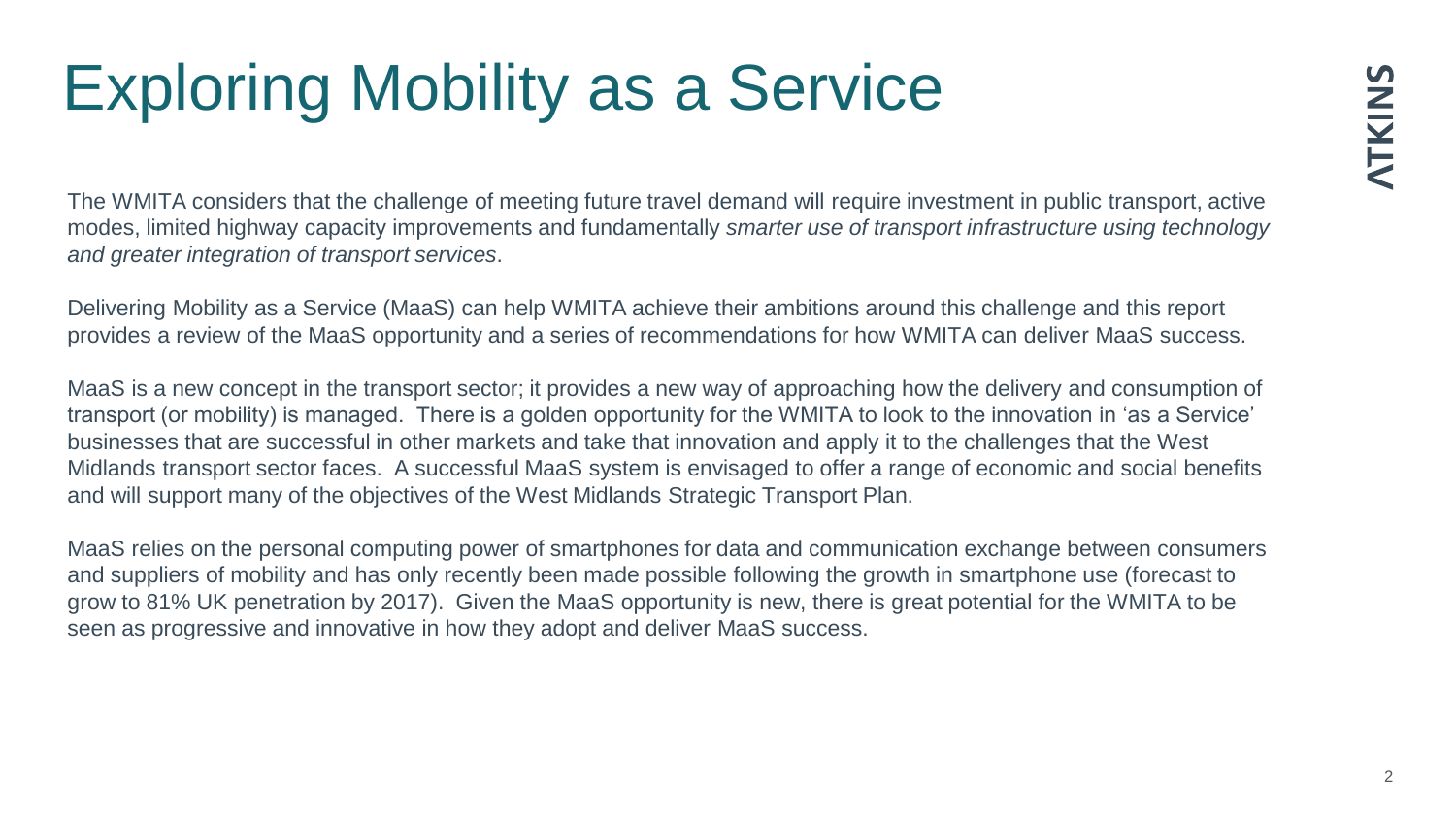MaaS is a powerful concept that offers value to both the user (or consumer) of mobility and the supply chain (which includes WMITA and all existing and future transport operators). From the user's perspective MaaS offers an attractive value proposition as demonstrated by the recent MaaS pilot projects that have been delivered abroad – the value proposition is build around providing a better customer experience in terms of:

- **Journey Planning**  real-time journey planning allows a user to plan their journey, choosing from multiple modes that are 'intelligently' suggested based on their personal preferences - for example, cost, comfort, time.
- **Ease of Transaction**  The user can access mobility using a range of payment channels for example a phone, watch, smartcard or bank card regardless of which modes of transport they use.
- **Flexible Payment terms**  The user can pay for their mobility choice via pre-pay, post-pay or pay-as-you-go.
- **The User Experience**  Data analytics will enhance the overall user experience. This feature may be seen as a virtual "concierge service" that provides the user with the best possible whole journey experience by managing the choices they make.
- **A Personalised Service**  A fully personalised service that builds a relationship between the user and the MaaS provider by allowing two-way communication. The MaaS 'service' will be highly customer relevant and focussed and will react to user feedback.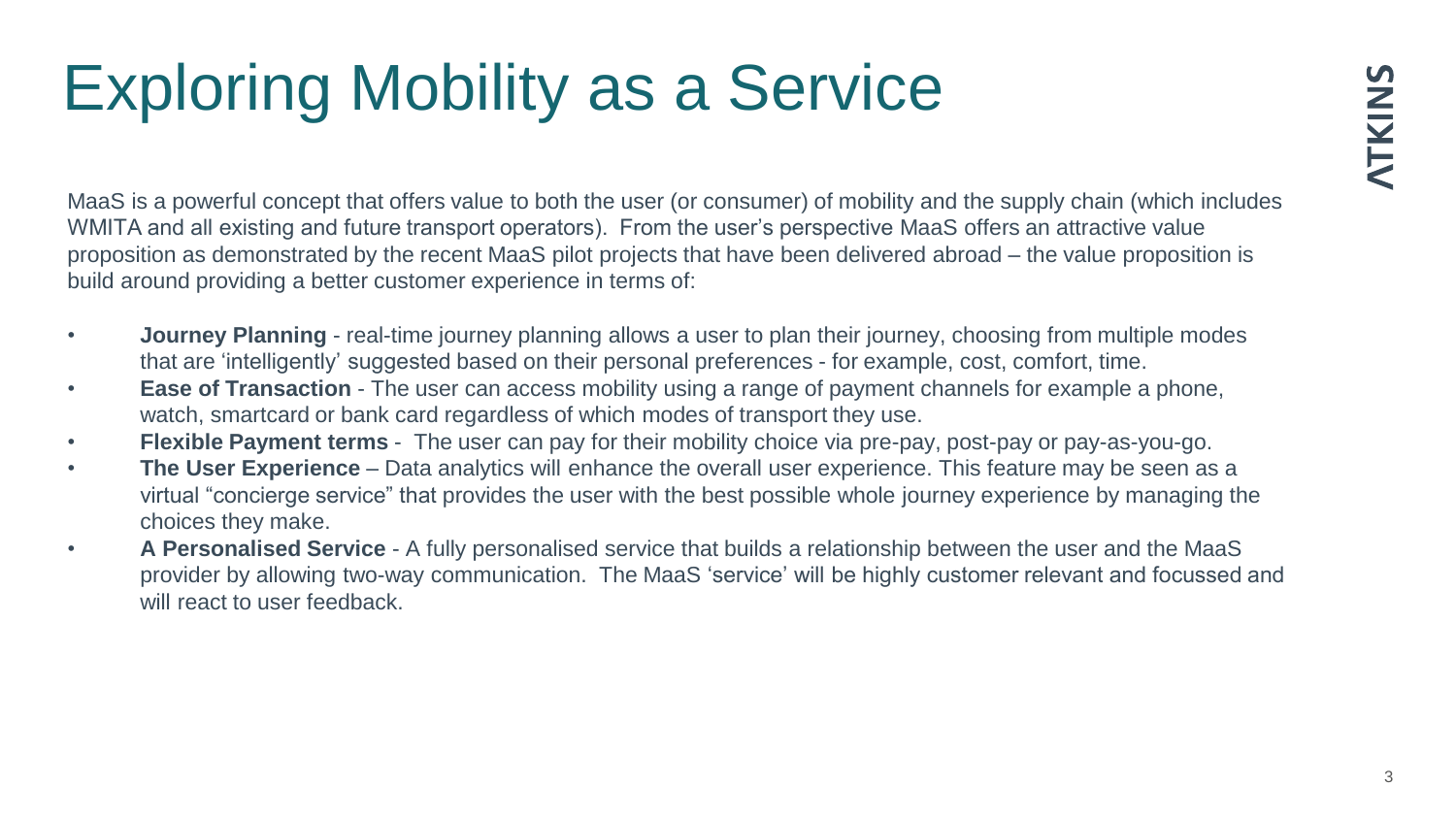A conceptual example of the user's experience when commuting with a MaaS operator is shown in the figure below.

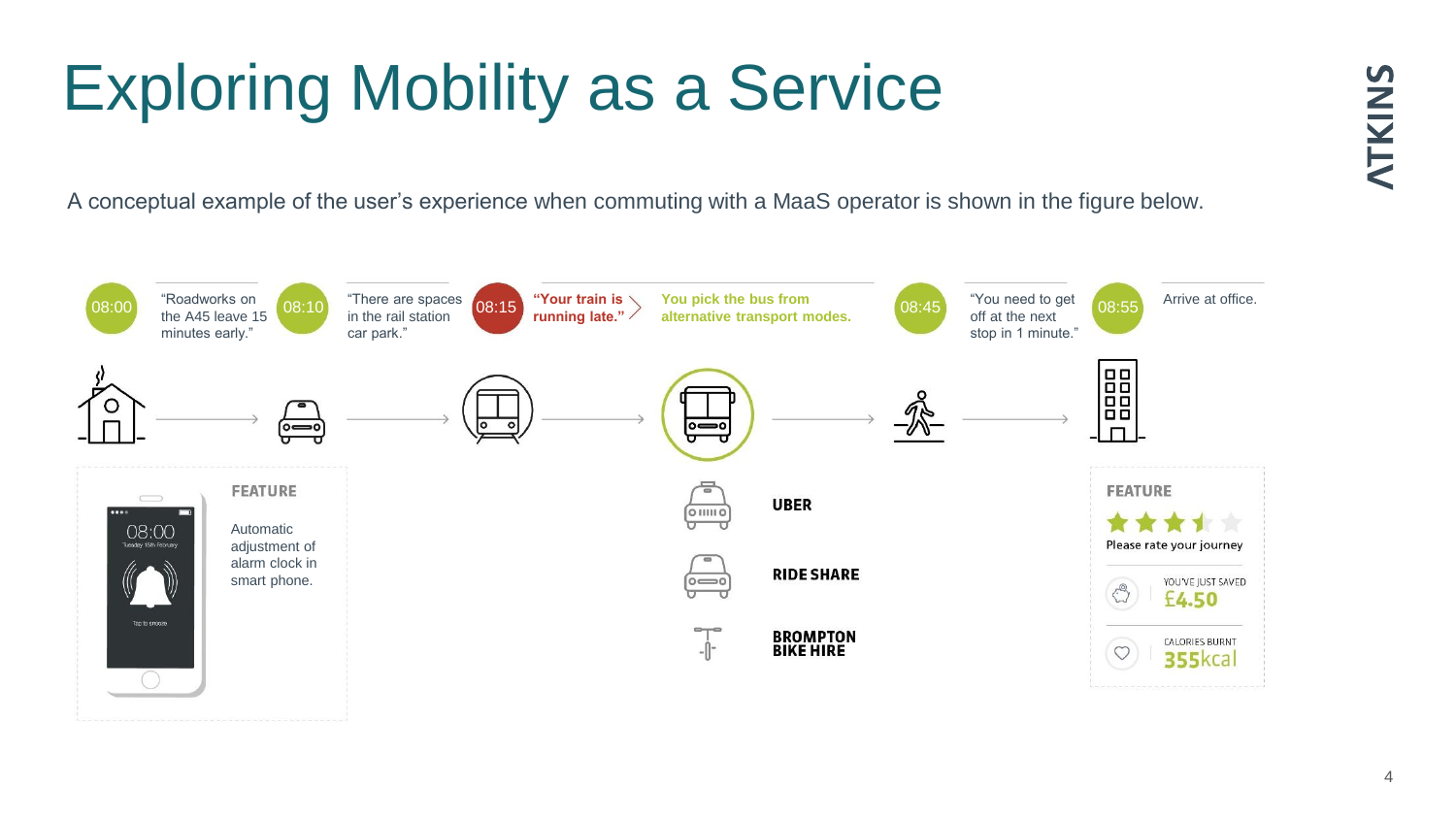MaaS delivers a number of benefits to users, businesses and the public sector as outlined below.

| <b>Consumers</b>                                                                                                                                                                                                                                     | <b>Economic</b>                                                                                                                                                                                                                                                                                                                                                                                    | <b>Social</b>                                                                                                                                                                                                                                                                                                                                                                                                                                                                                                                                                                                                                |
|------------------------------------------------------------------------------------------------------------------------------------------------------------------------------------------------------------------------------------------------------|----------------------------------------------------------------------------------------------------------------------------------------------------------------------------------------------------------------------------------------------------------------------------------------------------------------------------------------------------------------------------------------------------|------------------------------------------------------------------------------------------------------------------------------------------------------------------------------------------------------------------------------------------------------------------------------------------------------------------------------------------------------------------------------------------------------------------------------------------------------------------------------------------------------------------------------------------------------------------------------------------------------------------------------|
| • Personalised, easy to use service<br>• 'Best-price' potential cost savings<br>• More efficient use of time<br>• Fully integrated system removes the hassle<br>from travelling<br>• Easier access to more modes of travel<br>• Subscription payment | • More efficient use of transport networks<br>• New business opportunities to capture user<br>spend on travel services<br>• Greater amounts of user data generated<br>which can be used for multiple purposes<br>e.g. targeted advertising<br>• Mode operations gain revenue.<br>• Efficient management of operator contracts<br>through central MaaS procurement<br>framework and business model. | • Ability to enable MaaS so that it supports<br>Policy goals e.g. more efficient use of the<br>transport networks, better air quality etc<br>• New business opportunities generate<br>economic growth and job creation<br>• More reliable transport network through a<br>combination of effective journey management<br>and traffic control systems<br>• Greater amount of user data generated which<br>can be used for multiple purposes, e.g. better<br>understanding movement through a city<br>• There will be a public sector benefit in<br>bridging the policy and legislative gaps to<br>deliver integrated services. |
|                                                                                                                                                                                                                                                      |                                                                                                                                                                                                                                                                                                                                                                                                    |                                                                                                                                                                                                                                                                                                                                                                                                                                                                                                                                                                                                                              |

The above benefits will not be realised without the effective use of the WMITA's powers and capabilities to create the right market conditions for MaaS to attract investment and derive the above benefits.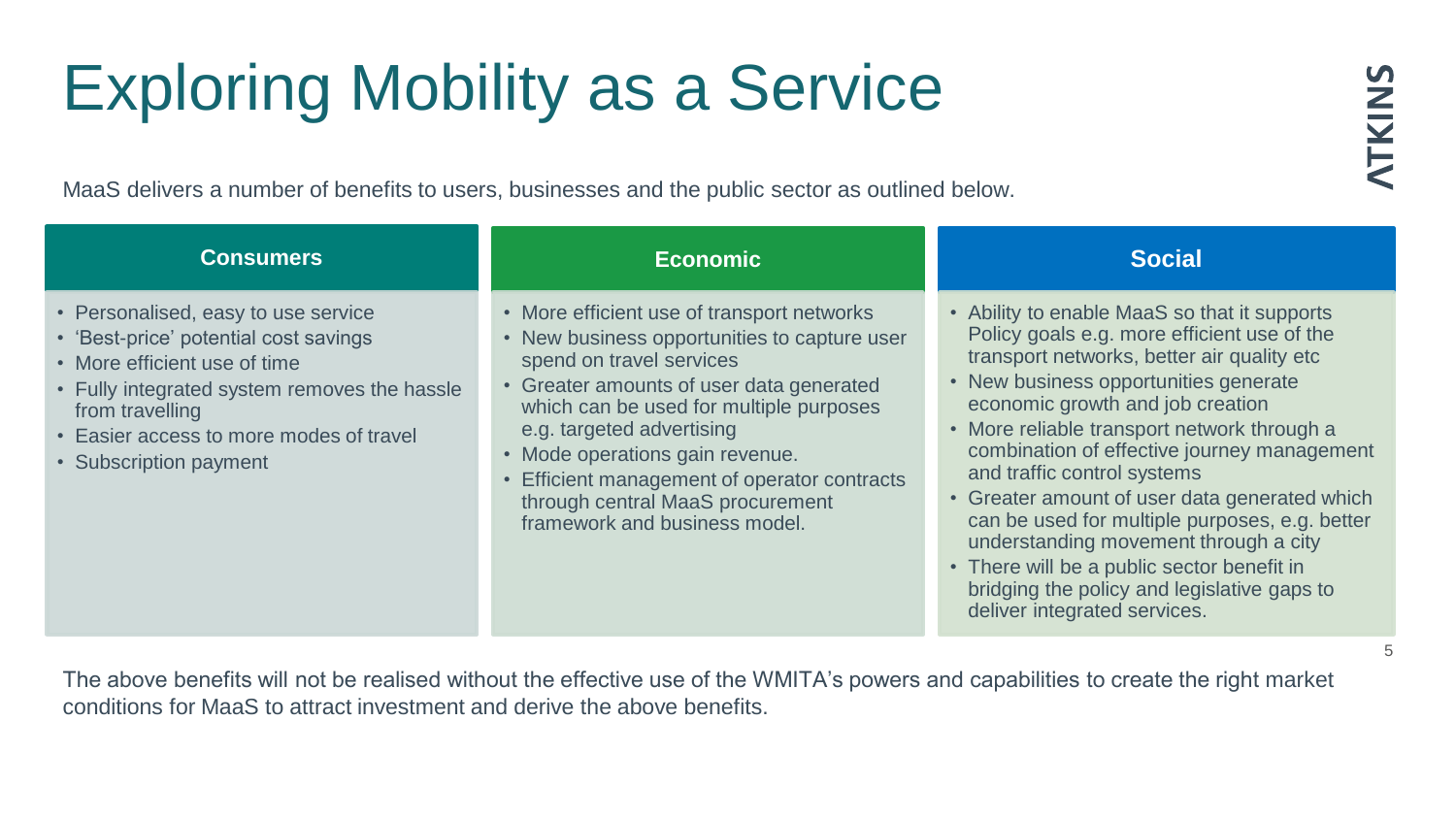As with any major change from 'business as usual', MaaS will lead to significant change in existing transport operator business models. There will be a move from transport operators providing their own services to their own customers, to a smorgasbord approach where MaaS consumers have easy access to all transport modes using a service based model. The MaaS operator will be seeking to gain those customers who currently choose to use their own vehicle or use public transport.

There are two distinct business models that could be used to supply the MaaS *service* model, namely the 'reseller' (that sells access to transport modes) and the 'integrator' (that joins transport modes together in a connected way). It is likely that a blended business model will emerge over time to meet market need. It is likely that there will be a number of integrators and resellers that offer MaaS to different markets in the West Midlands.

The MaaS operator(s) will rely on access to a wide range of complex and inter-dependant technical capabilities that involve ICT (where the private sector has strong capability) and mobility assets (traditionally managed by the public sector). Therefore through their role as policy makers, the WMITA is well placed to facilitate how the capabilities that MaaS requires are supplied, such that investment in MaaS can be achieved. To do this WMITA will need fulfil a multi-faceted role to create a MaaS ecosystem of partners that complement, and to a degree *compete* to provide a world class MaaS system for citizens in the West Midlands.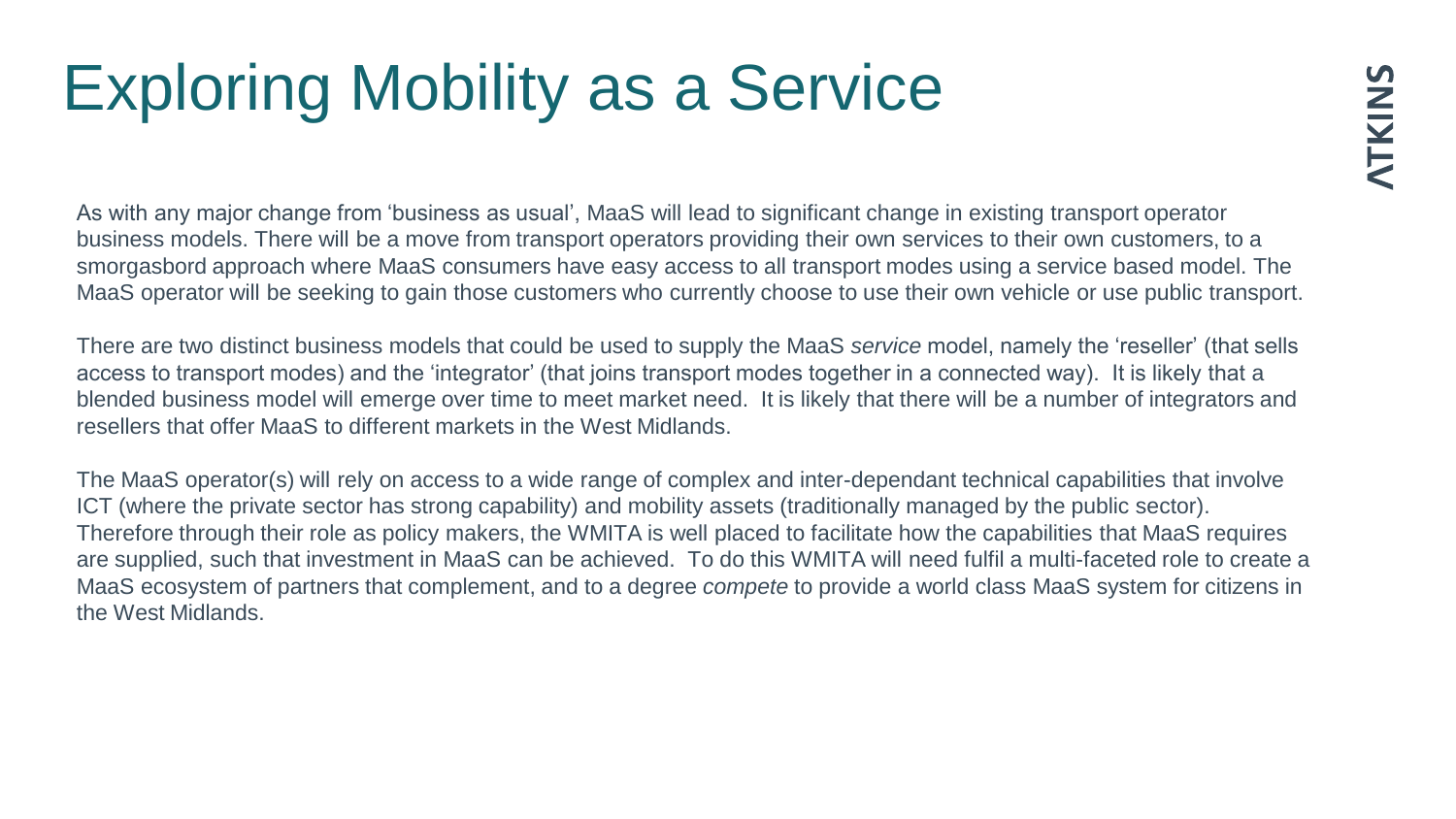**WM Role changes…**

The role of the WMITA in relation to building the MaaS ecosystem to deliver MaaS is shown below.

|                            |                                                                                                                                                                     |                                                                                                                                                      | <b>MaaS success</b>                                                                                                                           |
|----------------------------|---------------------------------------------------------------------------------------------------------------------------------------------------------------------|------------------------------------------------------------------------------------------------------------------------------------------------------|-----------------------------------------------------------------------------------------------------------------------------------------------|
|                            |                                                                                                                                                                     | <b>Building the MaaS ecosystem</b>                                                                                                                   | An enabling ecosystem, stakeholder<br>collaboration and the use of new<br>technologies leads to the emergence<br>of MaaS business operations. |
|                            | <b>Traditional transport delivery</b>                                                                                                                               | Development of an ecosystem for<br>MaaS to be delivered. The ecosystem<br>requires collaborative working by<br>transport authorities and government, |                                                                                                                                               |
|                            | Traditional transport provision by the<br>private sector, supported by transport<br>authorities. Transport is provided<br>through a 'take it or leave it' approach. | transport operators and other<br>businesses.                                                                                                         |                                                                                                                                               |
| <b>ITAs</b><br>olel<br>ges | From: Oversight, some operational<br>activities (e.g. UTMCs), investment in<br>infrastructure and assets                                                            | Then using: enablement, promotion<br>and investment in innovation activities,<br>stakeholder collaboration                                           | To achieve: Oversight of MaaS,<br>investment in assets, system<br>optimisation                                                                |
|                            |                                                                                                                                                                     |                                                                                                                                                      |                                                                                                                                               |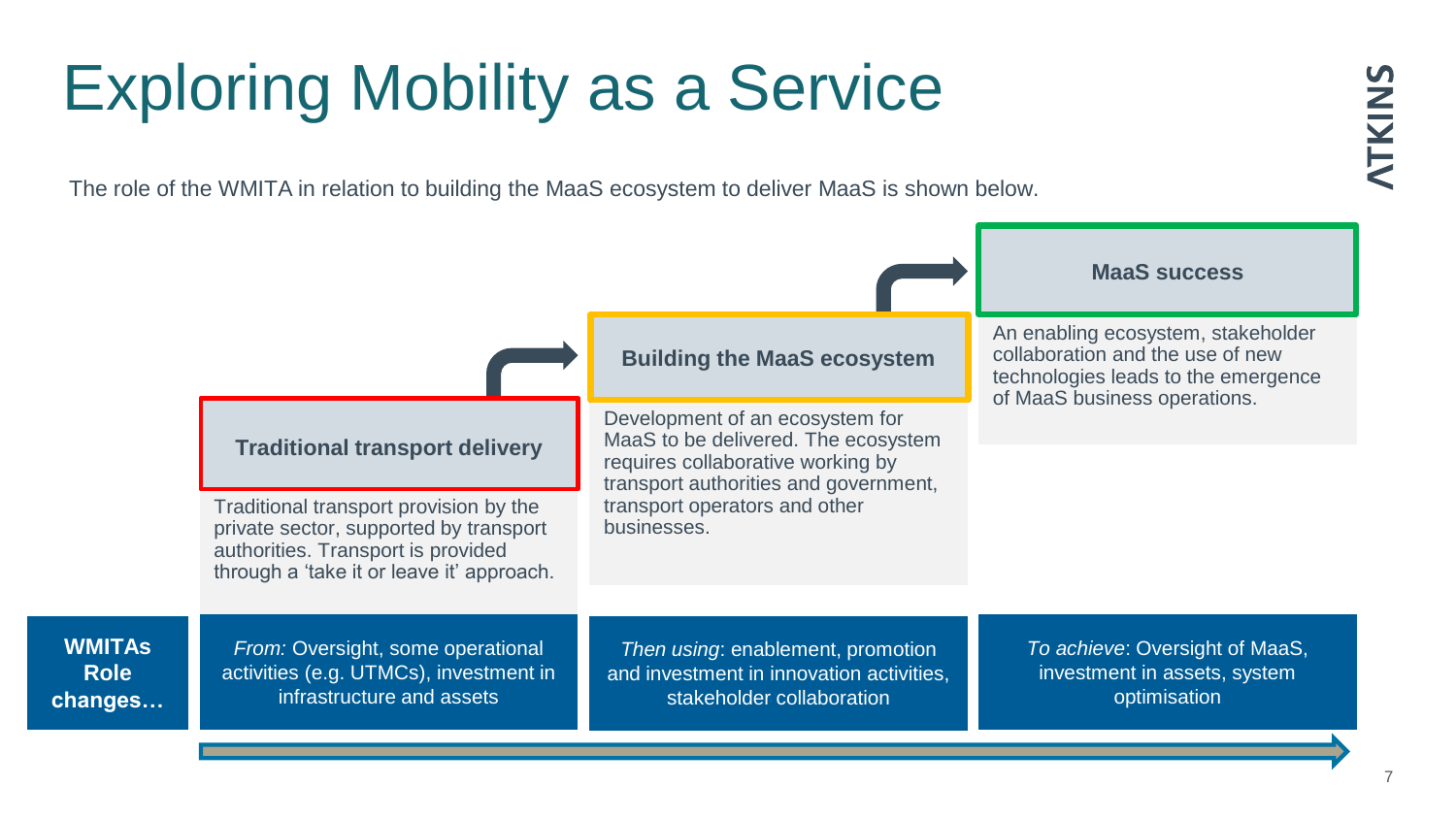We have identified a number of enabling activities that the WMITA should undertake in order to build a MaaS scheme in the West Midlands. The enabling activities have been identified through our domain knowledge of MaaS, a literature and case study review, as well as discussions with key individuals involved with the development of MaaS.

These enabling activities have been analysed in terms of their features, benefits and the process than can be taken to realise the benefits. Each enabling activity has been themed under four roles for the WMITA: *Service Provider, Regulator, Facilitator and Leader.* 

A delivery roadmap has been developed which provides a high level view of the sequence and management approach that should be used by WMITA in their role to support delivery of MaaS.

As well as the opportunity to attract private sector investment, there are a number of strategic opportunities to attract public sector funding to support the delivery of MaaS to support it becoming commercially sustainable.

It is concluded that MaaS will provide the WMITA with a new and effective opportunity to achieve Policy aims, attract public and private sector funding and demonstrate that the WMITA is continuing to innovate to provide world class solutions to their transport policy challenges.

The following two slides provide a summary of the enabling activities required to deliver MaaS and a high-level roadmap is described that provides information on the programme for enabling each required capability.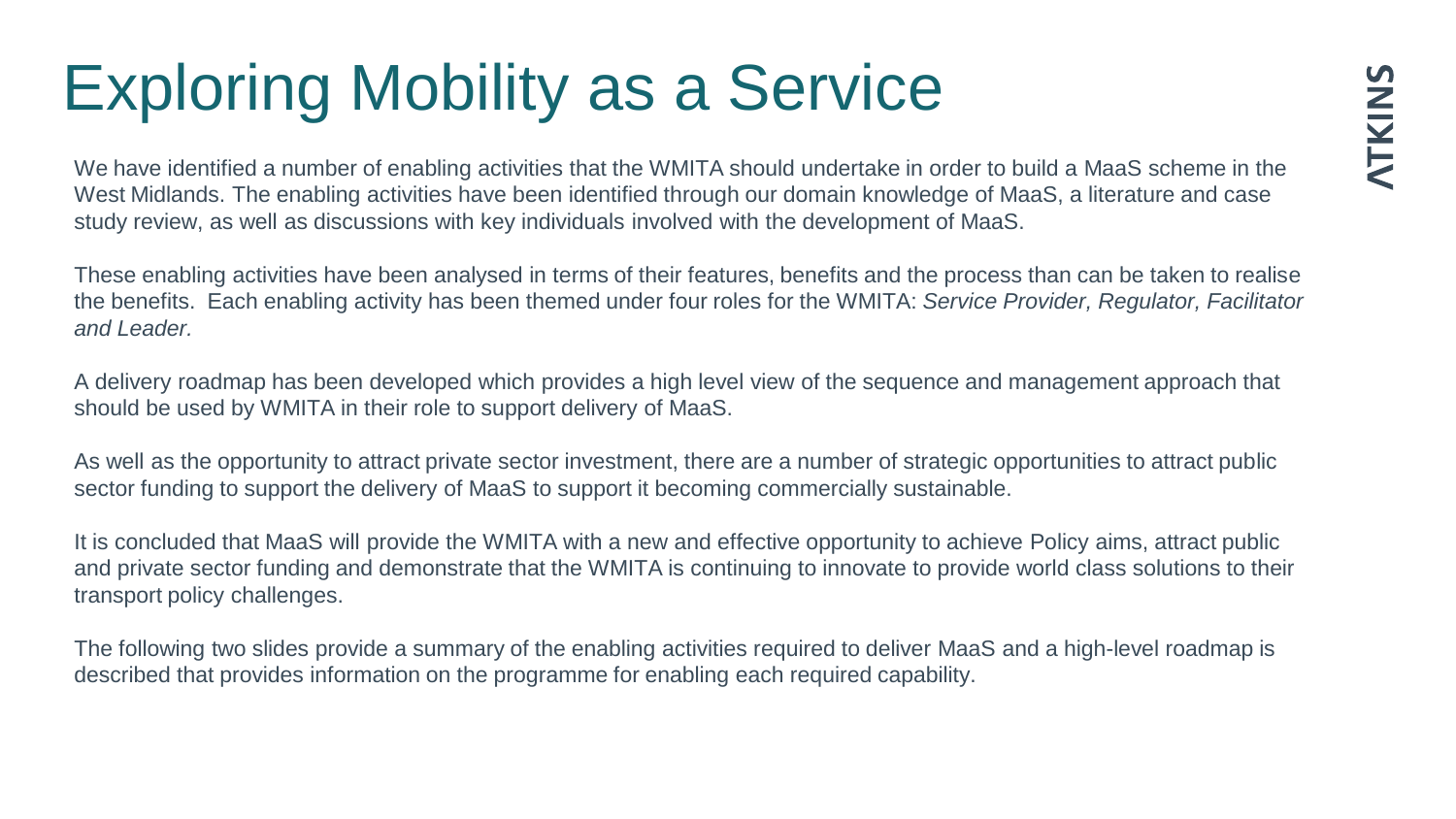

**ATKINS** 

Each MaaS enabling activity (boxed) has been assigned to a management approach based on our understanding of the WMITA and private sector supply chain that would form the MaaS ecosystem. The three potential management approaches are *Lead/Direct*, *Collaborate* and *Procure/Influence*.

The matrix framework has been designed to support the WMITA to develop a strategy that builds on their comparative strengths relative to other stakeholders in the MaaS ecosystem.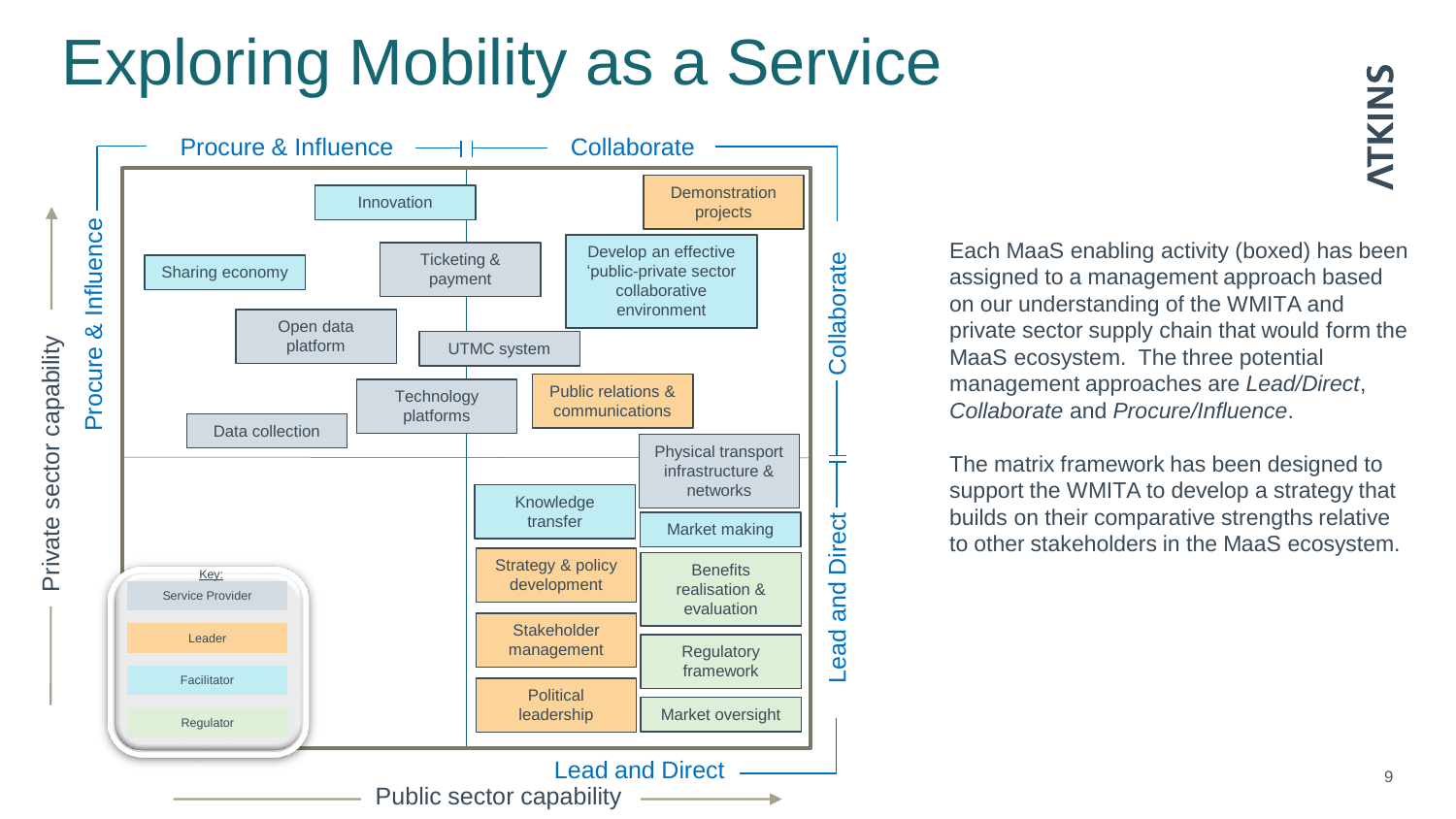

# **NTKINS**

#### **Roadmap for Delivering MaaS.**

The WMITA has already made progress with certain workstreams e.g. the partnership with enable-ID (ref the Market Making workstream) and their Open data policy (ref. the Open data platform).



10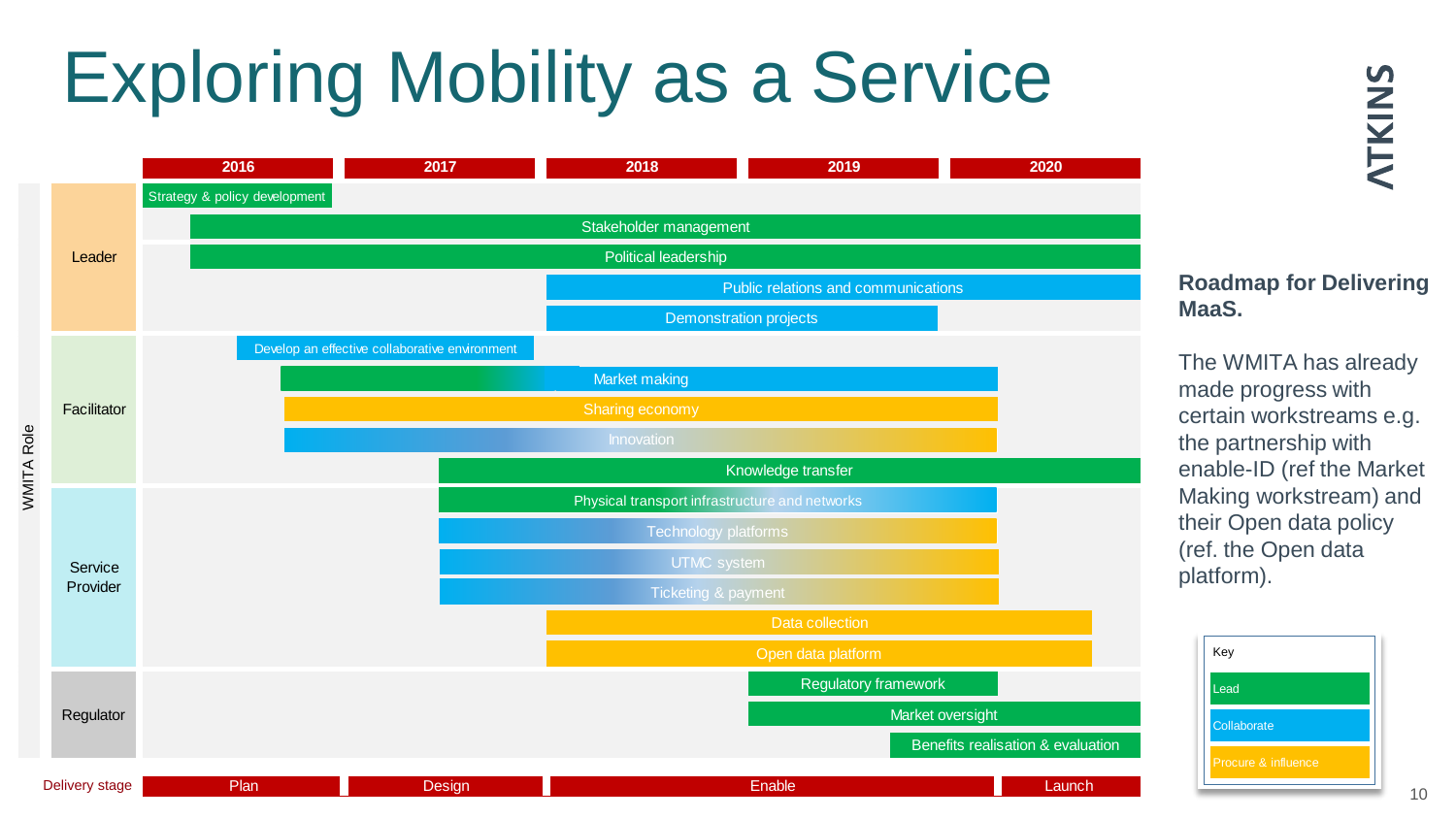The analysis and findings provided in this report demonstrate that there is a considerable amount of work to do in order to deliver MaaS in the West Midlands. However there is a huge opportunity offered by MaaS and the WMITA should unlock this.

The challenge, although significant, is by no means insurmountable as we see other world class cities making real progress towards realising the benefits of MaaS e.g. Helskini.

It is recommended that WMITA sets up a MaaS delivery team to make progress against the roadmap. The first stage will be to explore the 'enabling activities' described in this report and refine them as appropriate by consulting with the wider MaaS ecosystem and stakeholders. Further details on the recommended next steps are provided in Section 14 of the Main Report.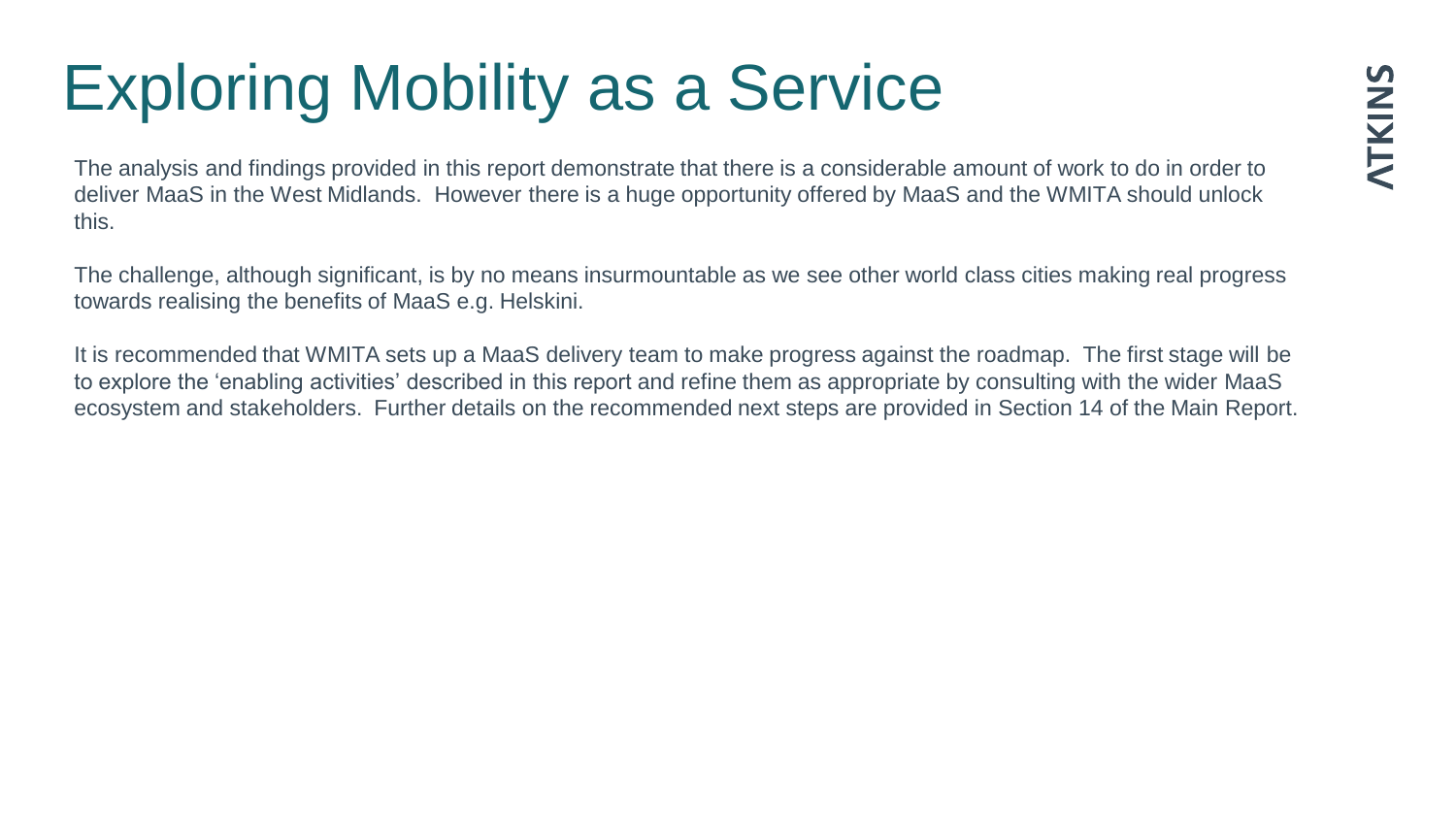There are 3 key reasons **why the WMITA should support the development of MaaS in the West Midlands.**

### **Reason 1: Achieving Policy Aims**

- MaaS provides users with a better journey experience and enables a strong customer relationship.
- MaaS aligns with WMITA policy objectives.
- WMITA must ensure that supernormal profits are not made and social equity objectives are delivered.
- WMITA must ensure that MaaS will be interoperable with other MaaS models regionally or nationally.
- MaaS enables 'big data' to be collected on consumers/users and this data can be very valuable in helping the WMCA to optimise how it plan, invest in and operate its transport networks.
- Where trialled, MaaS has been highly successful 97% of participants stated that they would use the service if it were launched again.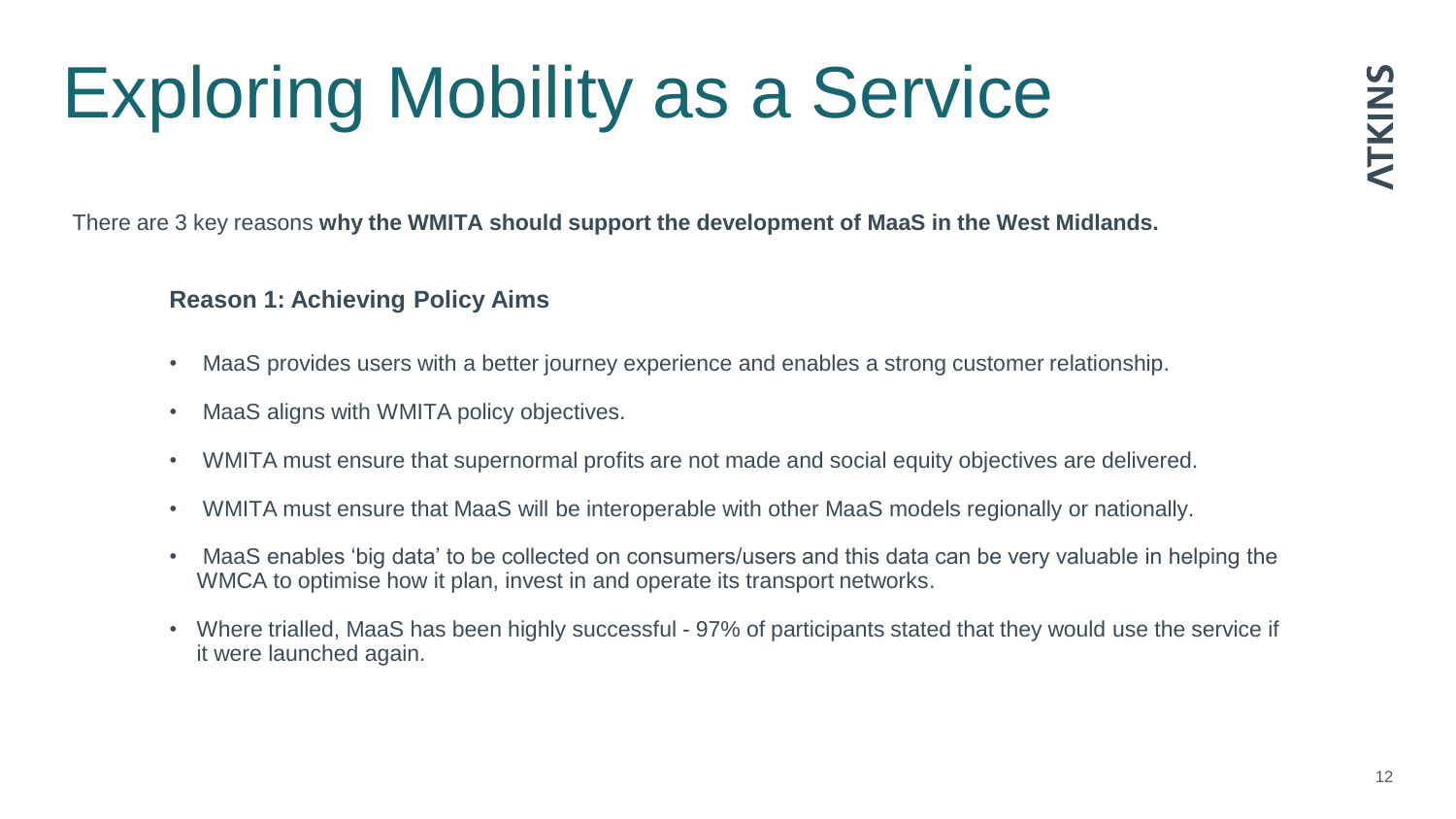There are 3 key reasons **why the WMITA should support the development of MaaS in the West Midlands.**

### **Reason 2: Benefiting from Funding**

- Funding opportunities for MaaS are available through LSTF, Innovate UK, H2020 or from WMCA's local transport budget.
- This joined up 'smart data' approach will be valuable to the WMCA to help them prioritise within their transport budget and also across the whole WMCA investment portfolio.
- By developing an enabling environment, existing transport operators and new players will have the confidence to invest and develop in MaaS.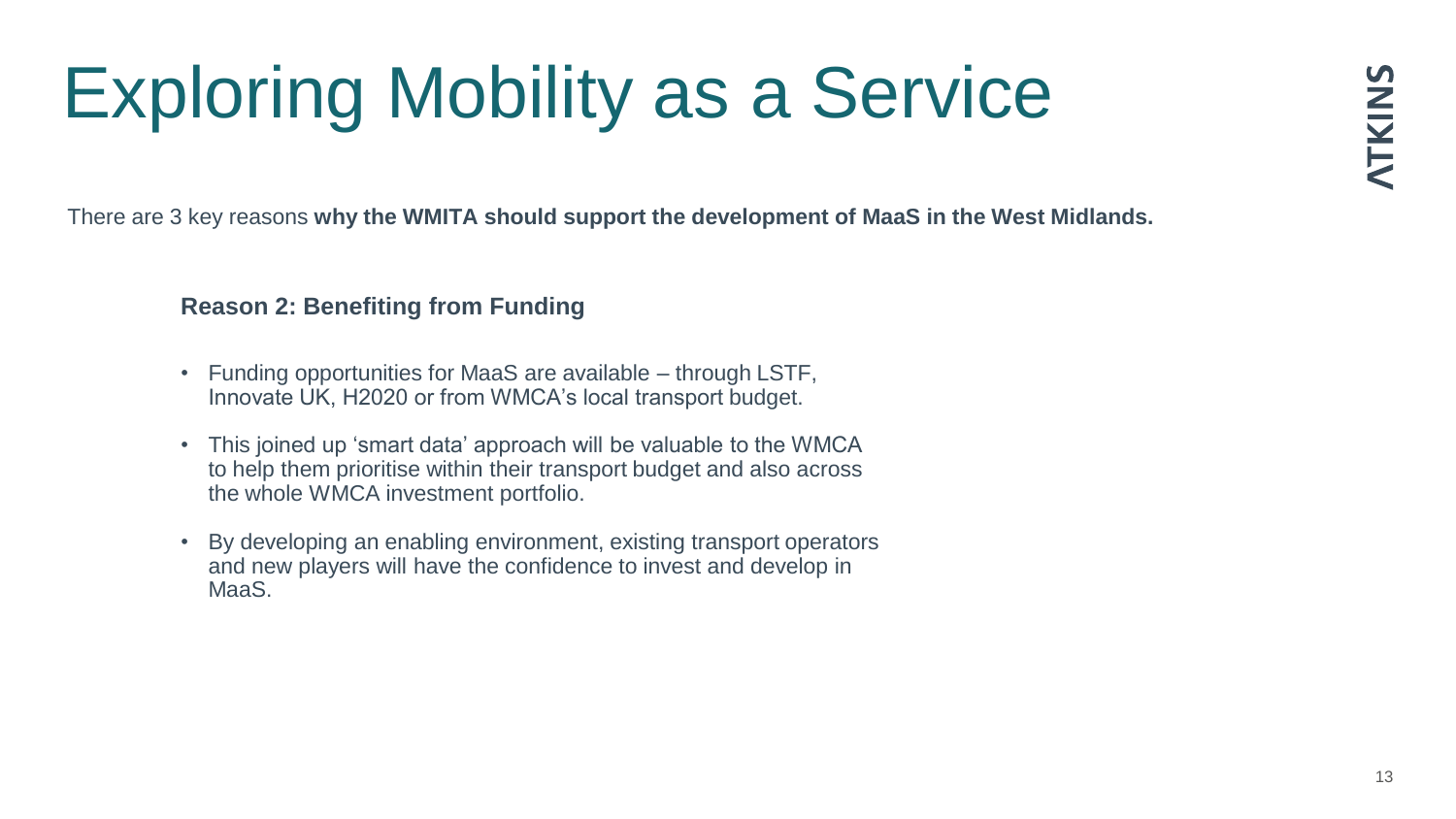There are 3 key reasons **why the WMITA should support the development of MaaS in the West Midlands.**

### **Reason 3: Benefiting from Innovation**

- Strong political support will attract private sector investment to help deliver MaaS success.
- It is incumbent on WMITA to be a significant shareholder/stakeholder in how MaaS is operated by the private sector to ensure citizens and the public sector also gain a return from the historical investment made transport infrastructure.